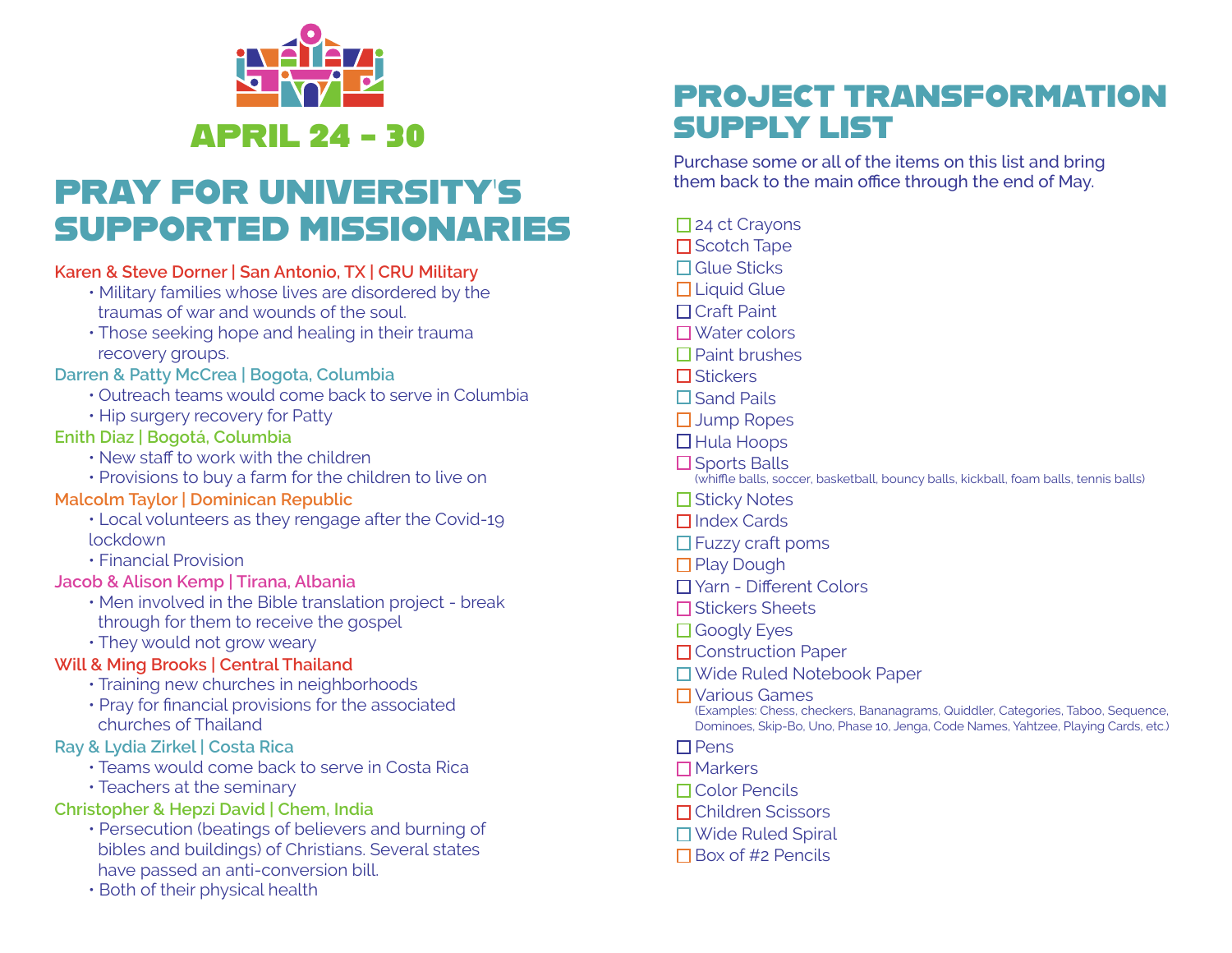

## PRAYER WALK

Do a prayer walk around your neighborhood, praying for neighbors, homes, and anything else you pass regularly.

## TEACHER APPRECIATION BAGS

Assemble a teacher appreciation bag for our partner schools' teachers after worship.

- 1. Bags will be assembled in the Atrium following worship services on May 1.
- 2. Grab a card (or multiple cards) from the outreach staff and write a school staff member a note of gratitude that we will put in appreciation bags.

### BLESS A SERVICE INDUSTRY WORKER

**\$20 Giveaway**: Bless service industry workers with \$20 this week. Take it with you when you go to get coffee or have a meal - ask that the \$20 be given to somebody at the business who really needs it & say a prayer that the money would be a moment of heavenly blessing to them.



# MOTHER'S DAY CARD

Write a card to somebody who has been a mother for you to honor them for Mother's Day.

## SAN ANTONIO MISSION REACH TRAIL

- 1. Walk or bike the Mission Reach Trail together as a group of church members.
- 2. Attend a virtual tour of the missions on YouTube, the link is on our website.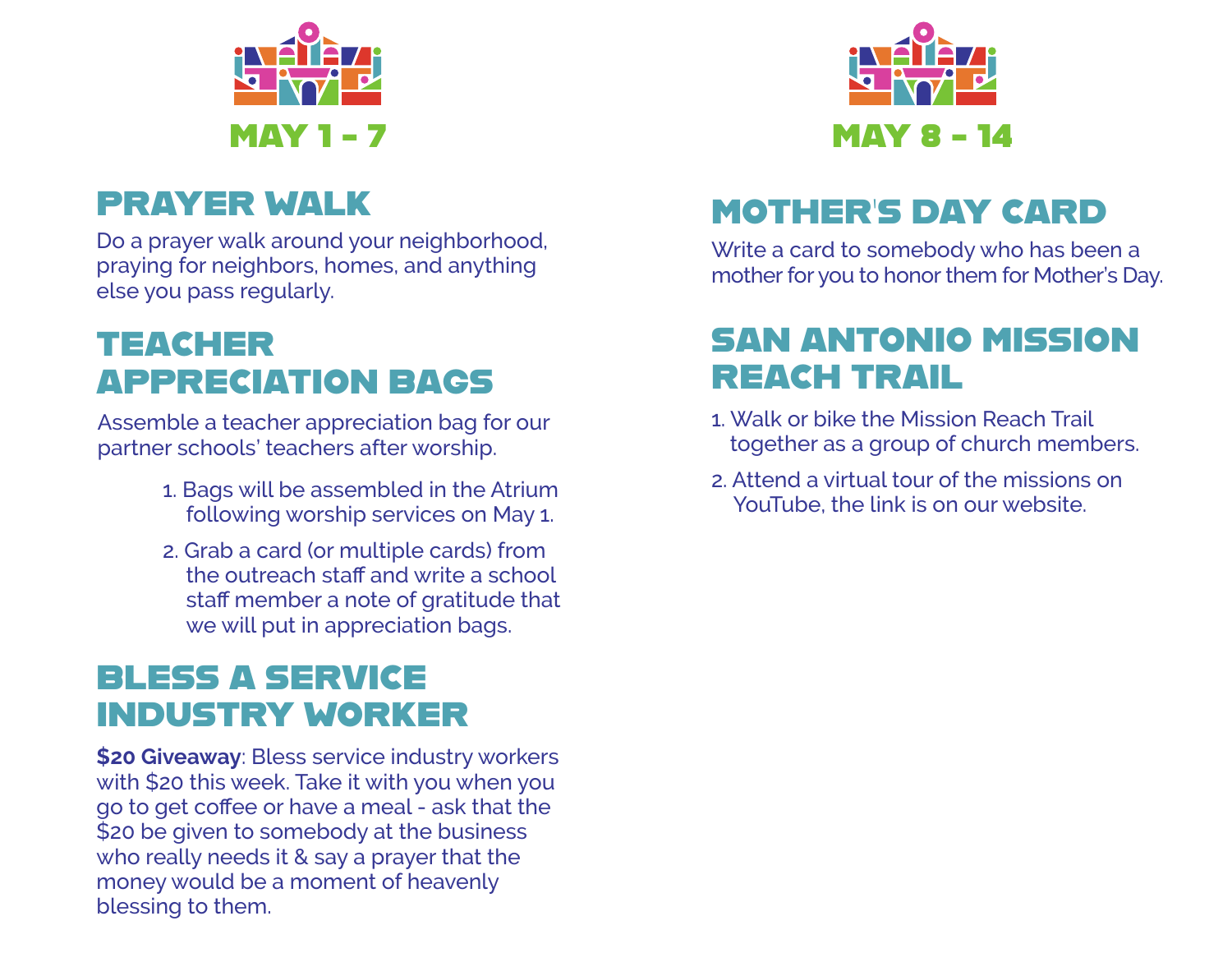

### WESTLAWN FOOD DISTRIBUTION

Serve at a Saturday morning food distribution at Westlawn UMC by signing up on our website, UniversitySATX.Org/Events.

Contact Taylor, TMooney@UniversitySATX.Org

## SERVE AT BLUEPRINT MINISTRIES

Sign up to serve at Blueprint Ministries for a week of meals for campers.

Contact TMooney@UniversitySATX.Org to find out more.

### DINNER WITH NEIGHBORS

Plan and host a dinner at your house with your neighbors. Invite them over and get to know them, using the dinner table to gain deeper relationship.



## WEDNESDAY NIGHT DINNER

Talk to someone you don't know at Wednesday Night Dinner (last dinner is May 25).

## PLAN A NEIGHBORHOOD BLOCK PARTY

Plan a block party in your neighborhood to celebrate Memorial Day on May 30 (or for a different week if you can't do Memorial Day!). Need help figuring out how to do this?

Contact Taylor, TMooney@UniversitySATX.Org for pointers on block parties!

## PROJECT TRANSFORMATION

Sign up to be a Project Transformation reading volunteer with Impacto this summer.

Contact Pauline, PRamirez@UniversitySATX.Org to find out more and to get help signing up.